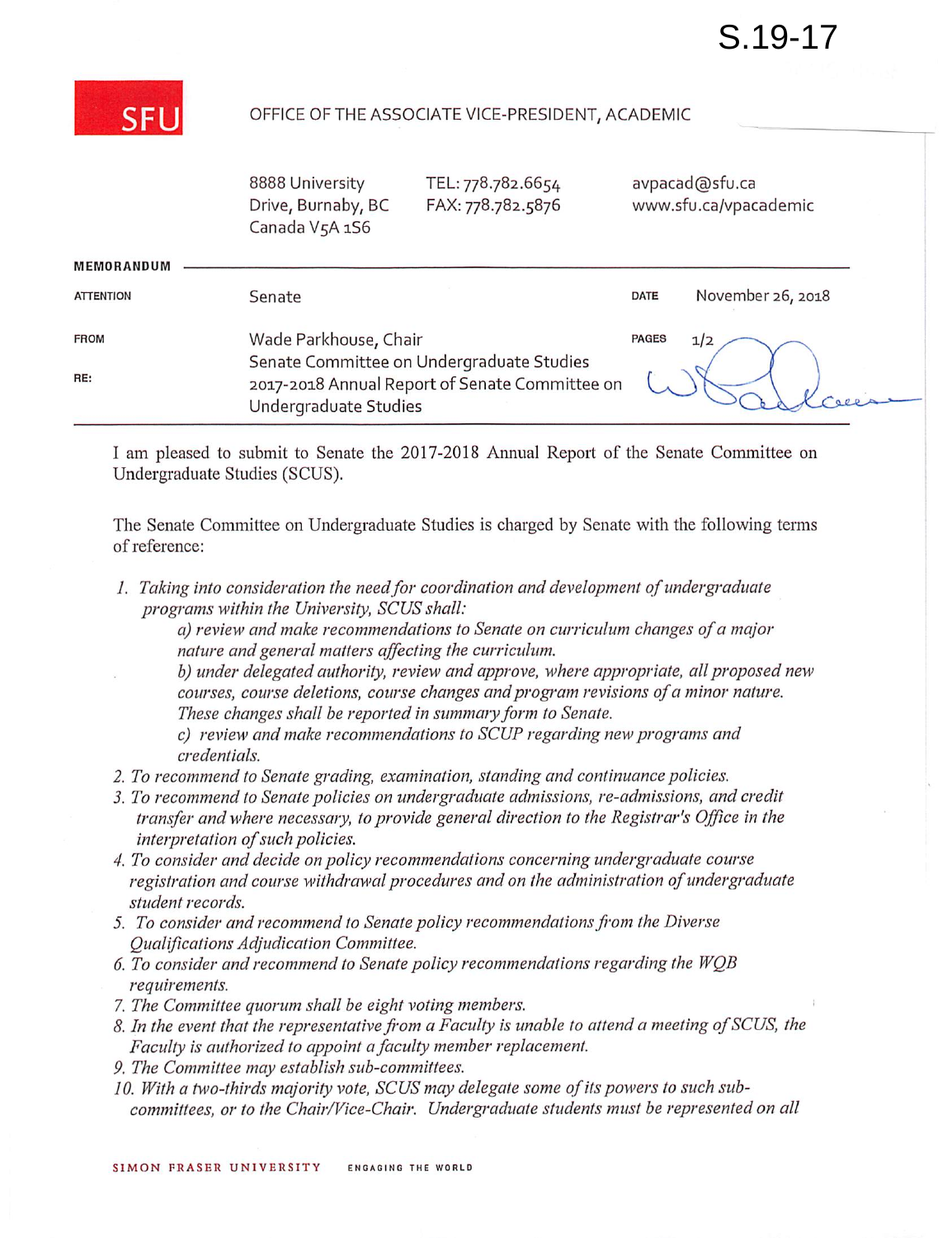#### sub-committees.

This report covers the period September 1,2017 to August 31, 2018 during which SCUS held 11 meetings.

SCUS reviewed, recommended, approved and submitted to SCUP and Senate curriculum changes related to the addition, deletion and modification of programs and courses, as well as revisions of relevant regulations.

# Programs and Policies reviewed

Changes to BC High School Admission Requirements Dissolution of the Applied Human Nutrition Certificate Dissolution of the Asia-Canada Minor and Extended Minor programs Dissolution of the Ethnic and Intercultural Relations Certificate Implementation of the GA (Global Asia) acronym (replaces ASC - Asia-Canada) Implementation of the PUNJ (Punjabi) acronym Revision to the English Language Admission Requirement

#### New programs approved and recommended;

First Nations Language Proficiency Diploma

#### Curriculum Changes Approved

| Program changes | <b>New Courses</b> | <b>Courses deleted</b> | Courses changed |
|-----------------|--------------------|------------------------|-----------------|
|                 | 66                 |                        | 354             |

Note: numbers are approximate

### SCUS members during 2017-2018 were:

W. Parkhouse, Chair (Vice-Provost and Associate Vice-President, Academic)

D. Leznoff, Chair, acting (Professor and Undergraduate Program Chair, Chemistry)

S. Rhodes (Director, University Curriculum & Institutional Liaison)

M. Crouch, P. Gallilee (University Librarian designate)

J. Hinchliffe, (Secretary and Associate Registrar), H. Roberts, K. Nordgren (Secretary and Associate Registrar, acting)

L. Legris, M. Peragine, Student Services (Registrar designate)

- K. Oldknow, Applied Sciences
- C. Murray, Arts and Social Sciences
- S. Spector, Beedie School of Business
- S. Poyntz, Communication, Art and Technology
- N. Gajdamaschko, Education
- A. Clapp, Environment
- M. Lechner, Health Sciences
- C. Lowenberger, Science
- S. Buttar, P. Gamble, A. Khan, D. Ng C. Takavoli (Student Representatives)